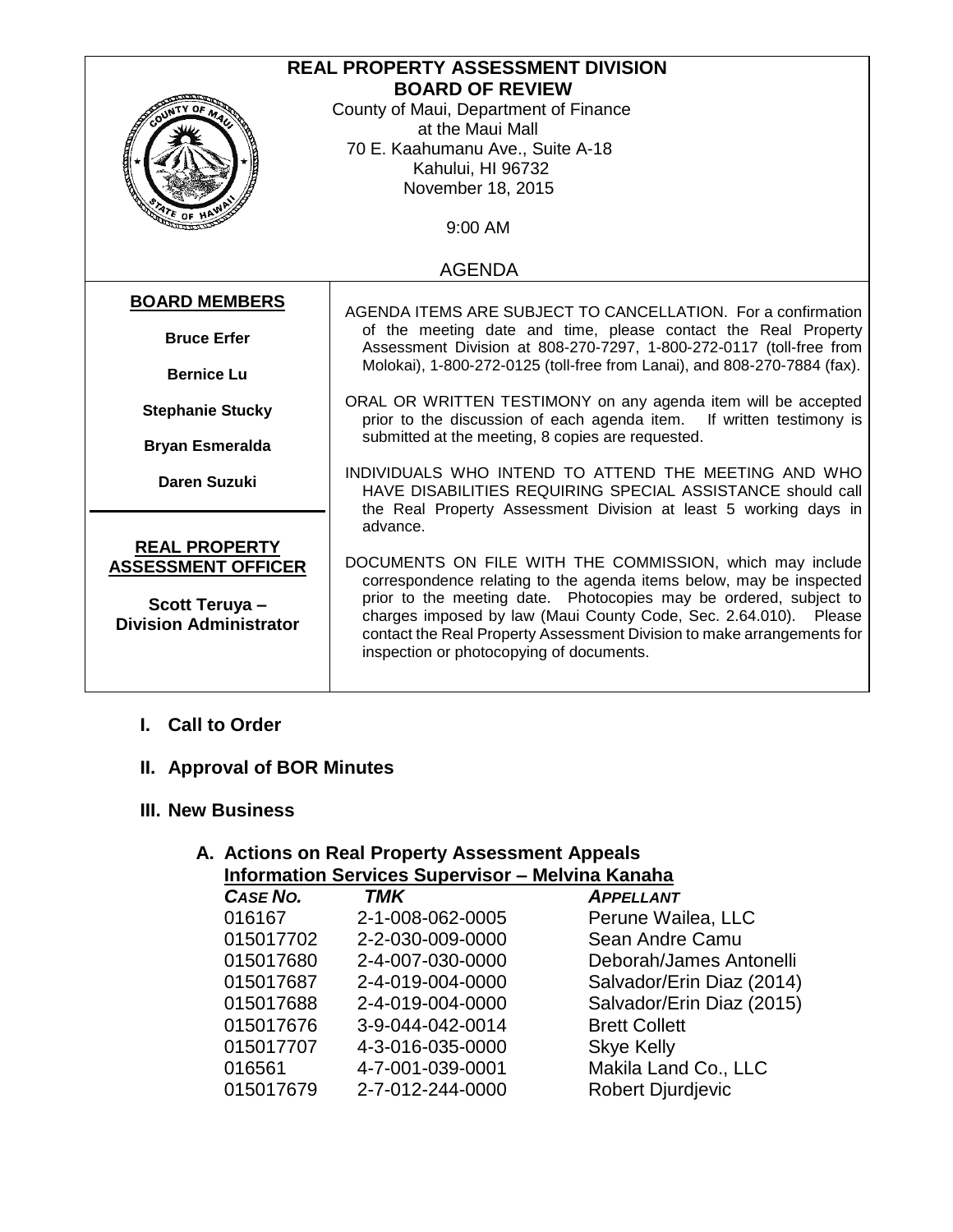## **Senior Real Property Technical Officer – Marcy Martin**

| CASE NO. | TMK              | <b>APPELLANT</b>           |
|----------|------------------|----------------------------|
| 016621   | 1-9-001-006-0000 | Auwahi Wind Energy, LLC    |
| 015939   | 3-6-001-014-6001 | Kaheawa Wind Power II, LLC |
| 015940   | 4-8-001-001-6001 | Kaheawa Wind Power II, LLC |

## **Real Property Appraiser – Kekoa Cashman**

| CASE NO.  | <b>TMK</b>       | <b>APPELLANT</b>                     |
|-----------|------------------|--------------------------------------|
| 015017679 | 2-7-012-244-0000 | <b>Robert Djurdjevic</b>             |
| 016912    | 2-9-002-014-0000 | Michael P. Marquard                  |
| 016854    | 3-4-003-006-0000 | James II/Dorothy Haynes Trust        |
| 016856    | 3-4-003-026-0000 | <b>James II/Dorothy Haynes Trust</b> |
| 016858    | 3-4-003-043-0000 | <b>James II/Dorothy Haynes Trust</b> |
| 016859    | 3-4-003-044-0000 | James II/Dorothy Haynes Trust        |
| 017999    | 3-4-003-045-0000 | <b>James II/Dorothy Haynes Trust</b> |
| 016862    | 3-4-003-047-0000 | <b>James II/Dorothy Haynes Trust</b> |
| 016863    | 3-4-003-048-0000 | <b>James II/Dorothy Haynes Trust</b> |
| 016865    | 3-4-003-049-0000 | <b>James II/Dorothy Haynes Trust</b> |
| 016866    | 3-4-003-050-0000 | James II/Dorothy Haynes Trust        |
| 016869    | 3-4-003-051-0000 | <b>James II/Dorothy Haynes Trust</b> |
| 016870    | 3-4-003-052-0000 | <b>James II/Dorothy Haynes Trust</b> |

#### **Real Property Appraiser – Kari Stockwell**

| CASE NO. | TMK              | <b>APPELLANT</b>          |
|----------|------------------|---------------------------|
| 016848   | 4-9-017-012-0000 | Lanai Trust               |
| 016852   | 4-9-017-013-0000 | Lanai Trust               |
| 016953   | 4-9-023-014-0000 | David Green Revoc Trust   |
| 016164   | 4-9-023-015-0000 | <b>Michael Huffington</b> |
| 016165   | 4-9-023-016-0000 | <b>Michael Huffington</b> |

#### **Real Property Appraiser – Lewis dela Cruz**

| CASE NO. | TMK              | <b>APPELLANT</b>                 |
|----------|------------------|----------------------------------|
| 016968   | 2-6-010-001-0000 | John Papazian TRS                |
| 016558   | 3-8-002-065-0000 | Hale Ola LLC                     |
| 016693   | 3-8-007-102-0000 | Waiko Industrial Investment, LLC |
| 017275   | 3-8-013-018-0003 | <b>Higman LLC</b>                |
| 016551   | 3-8-052-018-0000 | AolewaLLC                        |
| 016607   | 3-8-066-035-0000 | Opala LLC                        |
| 017261   | 4-5-001-001-0000 | <b>Frontstreet Holdings LTD</b>  |
| 016933   | 4-5-001-003-0000 | Afrodesia Omlan                  |
| 016031   | 4-5-001-004-0000 | Lahaina Seafood Company, Inc.    |
| 016827   | 4-5-001-010-0000 | SMK Inc.                         |
| 016845   | 4-6-009-006-0000 | SMK Inc.                         |
| 017124   | 4-5-001-011-0000 | Pacific Warehouse Inc-Lah        |
| 016076   | 4-5-001-016-0000 | <b>BRJ-Mariners LLC</b>          |
| 015925   | 4-5-001-028-0000 | Di Pippa Enterprises LLC         |
| 016075   | 4-5-001-050-0000 | Robert J Longhi Trust            |
| 015978   | 4-5-001-051-0000 | Kenneth Ah Ken Len Trust         |
|          |                  |                                  |